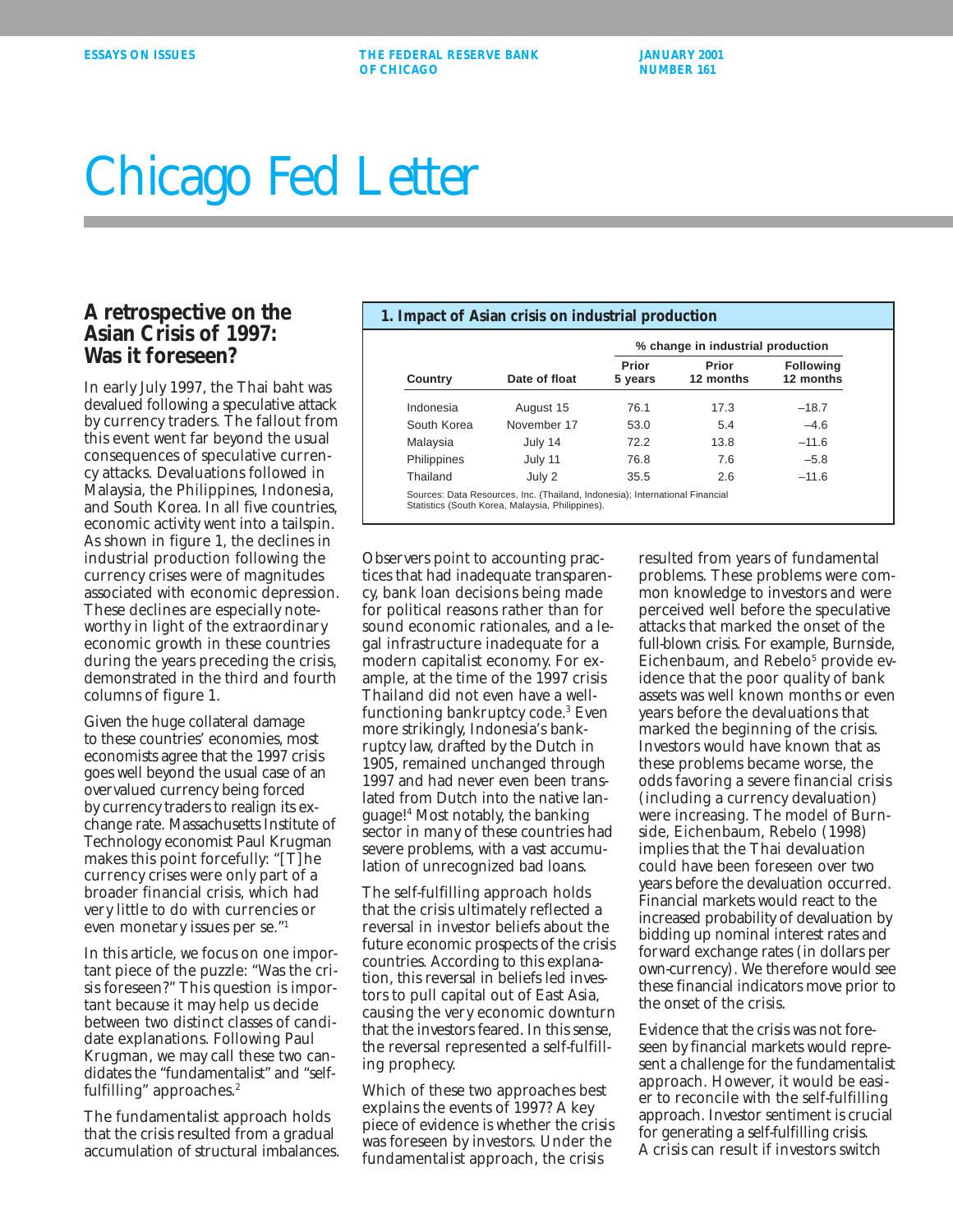from optimism to pessimism about future economic prospects. In principle, there is no reason why such a shift in sentiment need be foreseen by financial markets.

## **Evidence from financial markets**

To measure whether the large currency devaluations were foreseen, we look at foreign exchange forward rates and nominal interest rates (denominated in the Asian countries' currency). If investors forecasted an increase in the probability of a foreign exchange crisis, these rates would have responded before the actual beginning of the crisis.

We use daily data from Malaysia, Indonesia, and Thailand. We choose these countries because we were able to obtain exchange rate and interest rate data from offshore trading for these three currencies. The offshore aspect of these contracts is important, since it means that these data are market based and have not been manipulated in any way by domestic authorities. Our data are from Bloomberg Financial Markets, based on contracts issued and traded by Prebon Yamane Asia, an offshore brokerage firm based in Hong Kong.

The data we use for nominal interest rates are daily cross-currency interest rate swap contracts. In an interest rate swap, one party pays a fixed interest rate on some principal, or notional, amount, while the other party pays a floating rate on the notional amount that is based on some common quoted source, such as the six-month LIBOR (London interbank offered rate). For a cross-currency interest rate swap, the fixed rate is paid in one currency while the floating rate is paid in a different currency. These swaps are often used for risk-sharing purposes, such as when a company has floating debt outstanding in a foreign currency that it would like to replace with fixed-rate payments in its domestic currency. The price quotes for the interest rate swap contracts are the fixed semi-annual rate paid in the domestic Asian currency, with the six-month U.S. dollar-denominated LIBOR as the floating index

rate. The purchaser of this swap has conceptually purchased a U.S. dollar floating rate note and issued a coupon bond denominated in the home currency.

In these countries at least, there is essentially no evidence that the financial markets foresaw the onset of the crisis.

Any change in market predictions of future exchange rates should be reflected in these data. If a large future currency devaluation was foreseen, the forward exchange rate should increase, with an associated rise in the nominal interest rate.6 Figures 2 through 4 provide evidence on whether the Asian devaluations in 1997 were foreseen. They plot the spot exchange rate versus the U.S. dollar, the forward currency rates for delivery in one year, and the rates from the one-year swap contracts over the two-year period 1996–97. The vertical lines give the date of devaluation.7

In Malaysia, the forward exchange rate does not budge until the speculative attacks on July 12, two days before the official devaluation (figure 2). The interest rate starts increasing on July 9, only three days prior to these speculative attacks and one week after the devaluation in neighboring Thailand. In Indonesia, neither the forward exchange rate nor the interest rate moves appreciably from its previous level until July 11, the date when the Indonesian central bank widened the trading band for the rupiah (about a month before the full devaluation on August 15, indicated by the vertical line in figure 3).





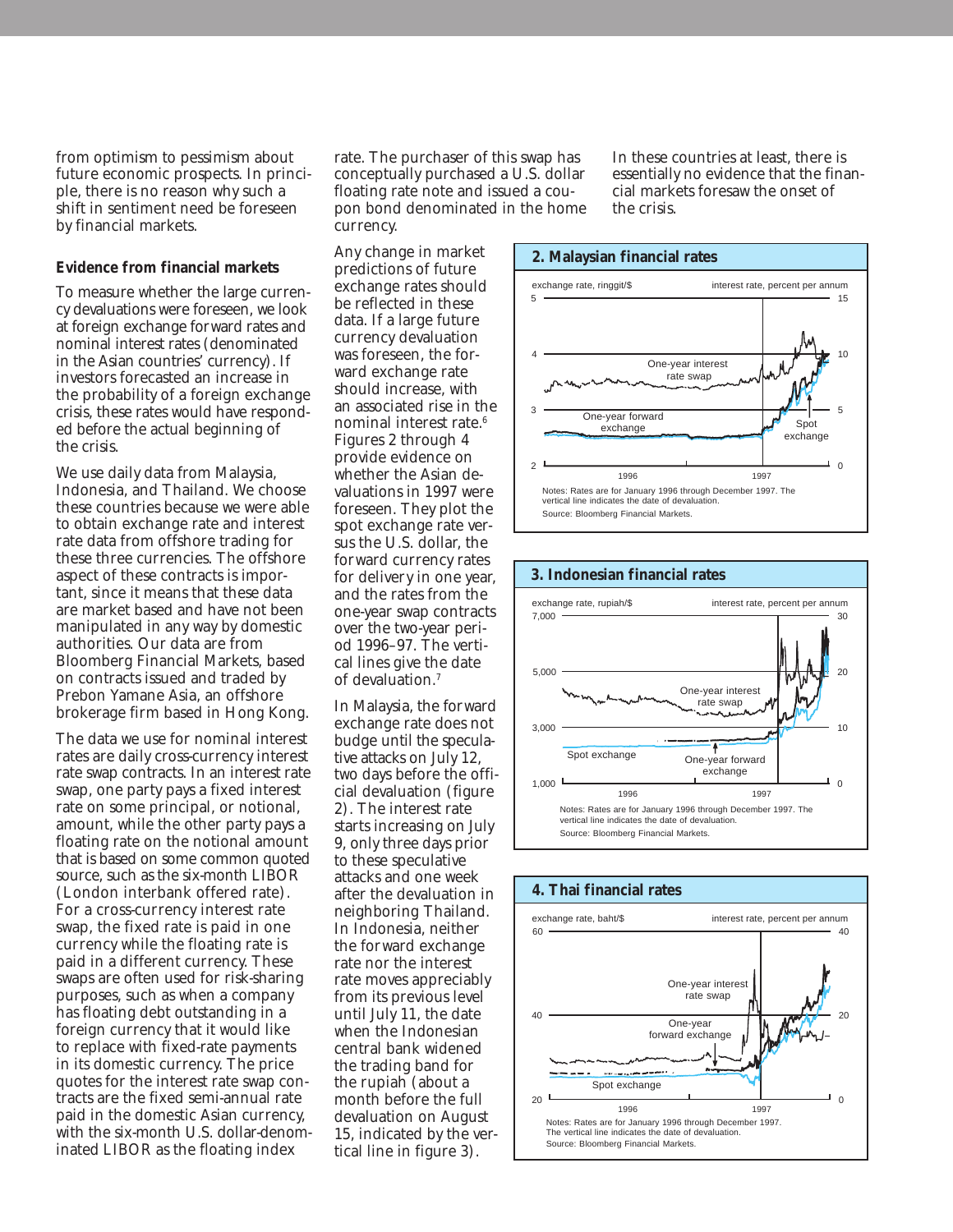In Thailand, financial markets moved approximately six weeks before the devaluation date. In particular, the forward exchange rates started to depreciate on May 15 (note the upward drift in figure 4), while the spot exchange rates actually started to *appreciate*. At that time, the nominal interest rates also started a pronounced upward movement, reaching levels exceeding 50% per annum in mid-June. Does this indicate that financial markets foresaw the crisis in Thailand (if only by six weeks)? The evidence suggests not. Rather, the initial increases in forward rates coincided with the *onset* of the crisis. In particular, these dynamics reflect the strategy chosen by the Bank of Thailand (BOT) to defend the baht following intense speculative attacks starting on May 7.

As documented by Subir Lall of the International Monetary Fund,<sup>8</sup> speculators launched their attack by taking short positions in forward baht contracts. The BOT's defense was to squeeze these short positions. From May 8 through May 14, the BOT took long positions in forward baht contracts. On May 15, however, it stopped intervening in the forward market. This explains the increased forward baht rates starting on that date that are evident in figure 4. Rather, it started squeezing pre-existing short positions by aggressively raising baht interest rates (again, evident in figure 4) and by applying severe constraints on domestic banks' baht transactions with off-shore traders. These actions made it extremely expensive for foreign speculators to cover their short baht positions. The resulting scramble for baht is reflected in the baht appreciation from May 15 through the end of June that is apparent in figure 4.

Initially, the BOT's defense of the baht appeared quite successful. On May 16, Therapong Monthienvichienchai, head of the Asian foreign exchange department of Deutsche Morgan Grenfell in Singapore, declared the BOT a clear winner. "In pushing interest rates up this high, we can say that the Bank of Thailand has won the battle, but of course, not the war."9 Mr. Therapong's words proved prophetic. The BOT was able to maintain its defense for six weeks. However, the BOT's strategy could not be continued indefinitely. It required extremely high interest rates, coupled with effective segmentation of the onshore and offshore currency and swaps markets. Both of these policies imposed huge costs on domestic Thai businesses (especially importers). As we know, the defense was abandoned in early July, at which point there was no longer any need to keep interest rates at the extreme levels of the preceding weeks.

## **Conclusion**

According to the evidence presented here, the Asian crisis was largely unforeseen. There is no evidence in the offshore currency or interest rate swaps markets for Thailand, Malaysia, or Indonesia that investors perceived an increased risk of devaluation prior to the onset of the crisis. This represents a substantial challenge to explanations that focus purely on economic fundamentals as the key determinants of financial crises. It suggests that investors did not interpret the problematic fundamentals in these countries (pointed to with the advantage of hindsight by observers) as precursors of crisis. Rather, it appears that the state of fundamentals was seen as consistent with continued economic and financial strength. This evidence favors the argument that there was an element of self-fulfilling prophecy in this crisis. Having said this, it must be noted that fundamentalist and self-fulfilling explanations can coexist. It may be that a self-fulfilling crisis can never occur if fundamentals are sufficiently strong. If fundamentals are weak, a self-fulfilling crisis may be possible, but not inevitable. The actual timing of a crisis would still be difficult to predict.

> —Darrin Halcomb *Associate economist* —David Marshall *Senior financial economist and economic advisor*

1 Paul Krugman, 1998, "What happened to Asia?," Massachusetts Institute of Technology, working paper.

2 Paul Krugman, 1999, "Balance sheets, the transfer problem, and financial crises," Massachusetts Institute of Technology, manuscript, January, available on the web at http://web.mit.edu/krugman/www/.

3 See Bertrand Renaud, Ming Zhang, and Stefan Koeberle, 1998, "How the Thai real estate boom undid financial institutions—What can be done now?," paper presented at the National Economic and Social Development Board seminar on Thailand's Economic Recovery and Competitiveness, Bangkok, May 20.

4 See Tim Dodd, 1999, "Indonesia rewrites its bankruptcy laws," *Australian Finance Review*, April 30, cited in John Walker, 2000, "Building an infrastructure for financial stability: Legal and regulatory framework," paper presented at Federal Reserve Bank of Boston Conference on Building an Infrastructure for Financial Stability, June 21–23.

5 Craig Burnside, Martin Eichenbaum, and Sergio Rebelo, 1998, "Prospective deficits and the Asian currency crisis," Federal Reserve Bank of Chicago, working paper, No. WP-98-5.

6 Since the spot and forward exchange rates are in units of Asian currency per dollar, an increase in these exchange rates represents a devaluation.

7 The discontinuities in the plots in these figures represent missing data. This problem is particularly severe for the forward exchange rate in Indonesia, where we obtained very few quotes prior to October 1996.

8 Subir Lall, 1997, "Speculative attacks, forward market intervention, and the classic bear squeeze," Internation-al Monetary Fund, working paper, No. WP/97/164.

9 "Speculators routed, but war far from over," *Bangkok Post*, May 16, 1997, available on the web at www.bkkpost.samart.co.th/news/BParchive/ BP970516/1605\_busi01.html.

Michael H. Moskow, *President;* William C. Hunter, *Senior Vice President and Director of Research;* Douglas Evanoff, *Vice President, financial studies;* Charles Evans, *Vice President, macroeconomic policy research;* Daniel Sullivan*, Vice President, microeconomic policy research;* William Testa, *Vice President, regional programs and Economics Editor;* Helen O'D. Koshy, *Editor;* Kathryn Moran, *Associate Editor.*

*Chicago Fed Letter* is published monthly by the Research Department of the Federal Reserve Bank of Chicago. The views expressed are the authors' and are not necessarily those of the Federal Reserve Bank of Chicago or the Federal Reserve System. Articles may be reprinted if the source is credited and the Research Department is provided with copies of the reprints.

*Chicago Fed Letter* is available without charge from the Public Information Center, Federal Reserve Bank of Chicago, P.O. Box 834, Chicago, Illinois 60690-0834, tel. 312-322-5111 or fax 312-322-5515. *Chicago Fed Letter* and other Bank publications are available on the World Wide Web at http:// www.frbchi.org.

ISSN 0895-0164